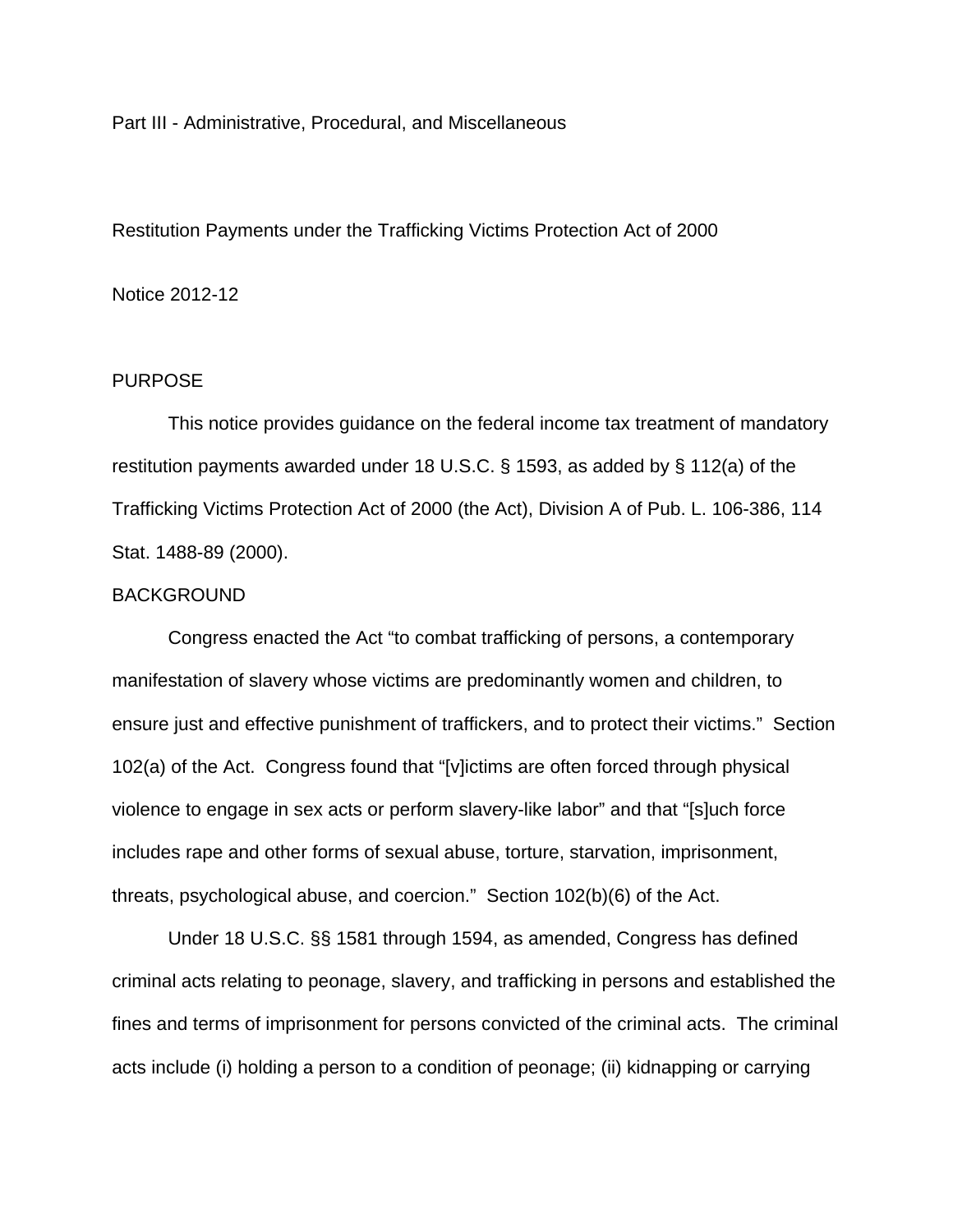away a person to sell the person into involuntary servitude or to be held as a slave, (iii) providing or obtaining a person's services or labor by actual or threatened use of certain means including force, physical restraint, serious harm, and abuse of legal process, and (iv) sex trafficking of children or by force, fraud, or coercion. *See* 18 U.S.C. §§ 1581, 1583, 1589, and 1591.

Under 18 U.S.C. § 1593, a court must order restitution to a victim for any offense committed under 18 U.S.C. §§ 1581 through 1594, directing a defendant to pay the victim the full amount of the victim's losses. 18 U.S.C. § 1593(b)(1).

The full amount of a victim's losses includes costs for medical services relating to physical, psychiatric, or psychological care; costs for physical and occupational therapy or rehabilitation; necessary transportation, temporary housing, and child care expenses; lost income; attorneys' fees and other costs; and other losses the victim suffers as a proximate result of the offense. *See* 18 U.S.C. §§ 1593(b)(3) and 2259(b)(3). Under 18 U.S.C. § 1593(b)(3), a victim's losses also include the greater of the gross income or value to the defendant of the victim's services or labor or the value of the victim's labor as guaranteed under the minimum wage and overtime guarantees of the Fair Labor Standards Act (29 U.S.C. § 201 *et seq.*).

### FEDERAL TAX TREATMENT OF BENEFITS

 Mandatory restitution payments awarded under 18 U.S.C. § 1593 are excluded from gross income for federal income tax purposes.

### DRAFTING INFORMATION

 The principal author of this notice is Sheldon Iskow of the Office of Associate Chief Counsel (Income Tax & Accounting). For further information

2